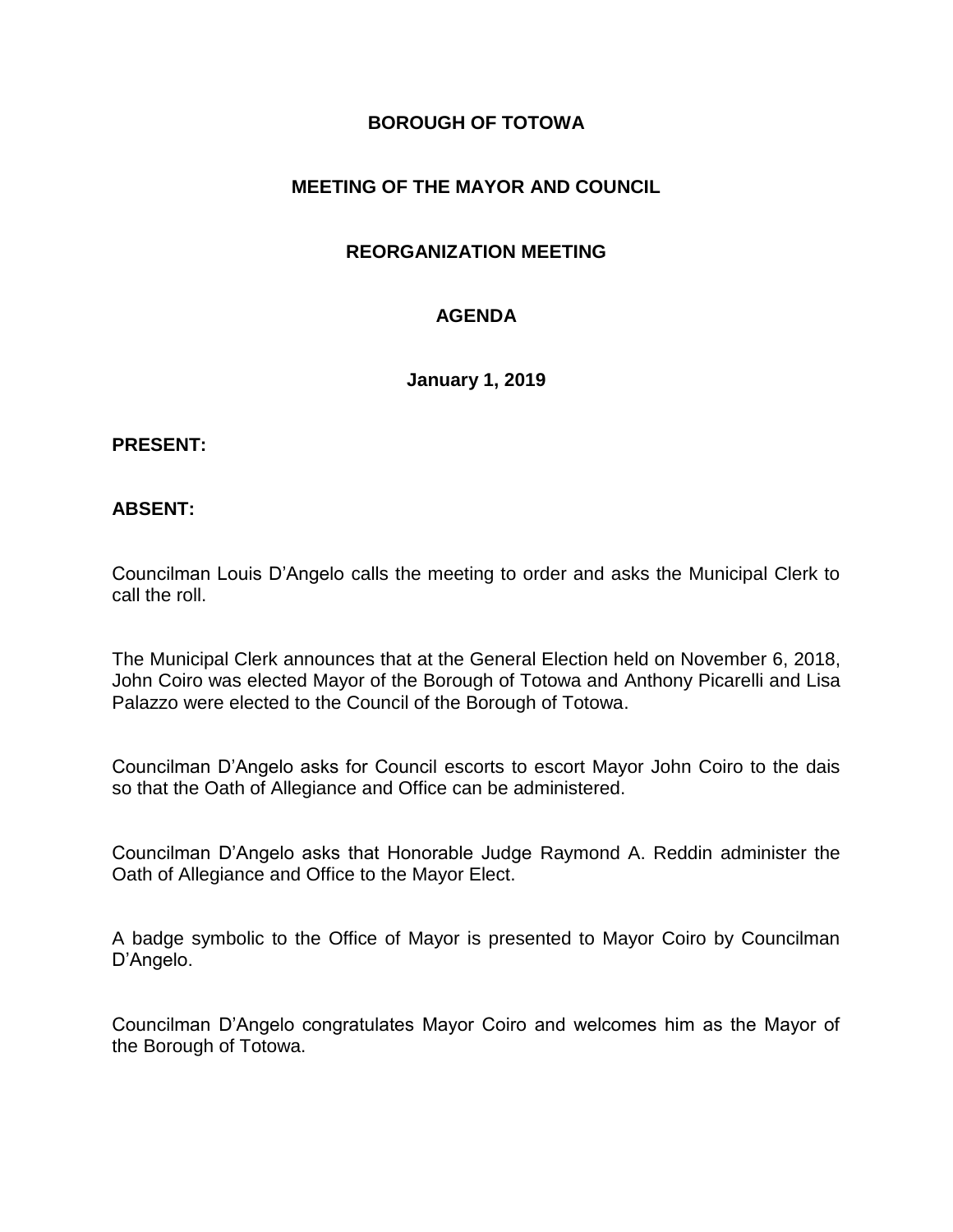Mayor Coiro asks for Council escorts to escort Councilman Anthony Picarelli and Councilwoman Lisa Palazzo to the dais so that the Oath of Allegiance and Office can be administered.

Mayor Coiro asks that Honorable Judge Raymond A. Reddin administer the Oath of Allegiance and Office to the Councilman and Councilwoman Elect.

Badges symbolic to the Office of Council are presented to Councilman Picarelli and Councilwoman Palazzo by Mayor Coiro.

Mayor Coiro congratulates Councilman Picarelli and Councilwoman Palazzo and welcomes them to the Borough Council.

Mayor Coiro welcomes the guests and citizens to the annual reorganization meeting of the Mayor and Council.

Mayor Coiro announces that the Reorganization Meeting of the 2019 Borough Council is now in session.

Mayor Coiro asks that the Municipal Clerk call the roll of the 2019 Council.

### **PRESENT:**

### **ABSENT:**

Mayor Coiro asks that the invocation be given by Monsignor Norton.

Mayor Coiro asks the public to join the Council in the Pledge of Allegiance to the Flag.

The Statement of the Meeting as required by New Jersey Statutes is read by the Municipal Clerk.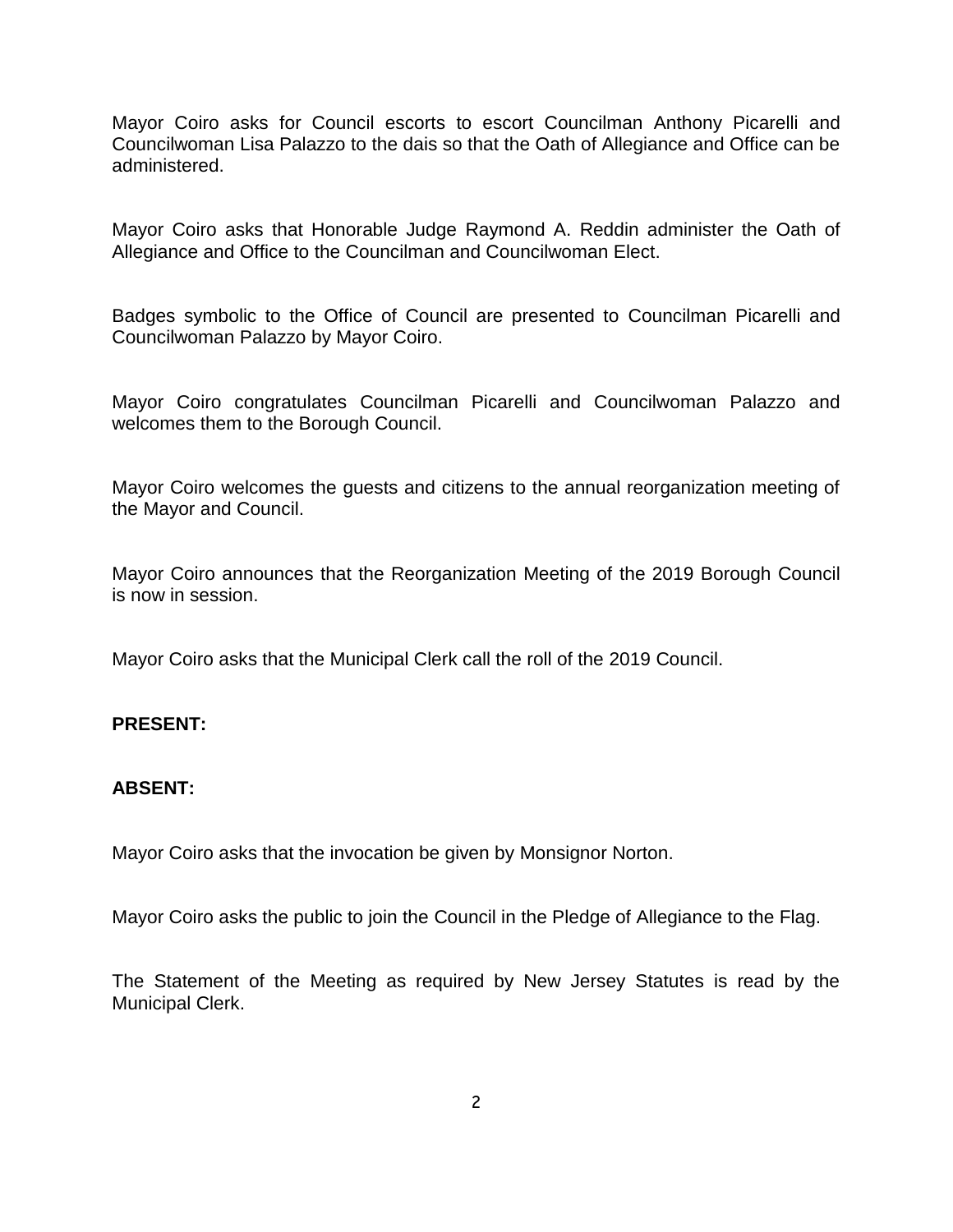Mayor Coiro calls for the election of Council President for the 2019 Council.

Nominations are made by the Members of the Council.

Councilman/Councilwoman nominated is/are  $\overline{\phantom{a}}$ 

Motion by \_\_\_\_\_\_\_\_\_\_\_\_\_\_\_\_\_\_\_\_\_, seconded by \_\_\_\_\_\_\_\_\_\_\_\_\_\_\_\_\_\_\_\_\_, that Councilman/Councilwoman\_\_\_\_\_\_\_\_\_\_\_\_\_\_ be elected as Council President for 2019.

Mayor Coiro announces that Councilman/Councilwoman \_\_\_\_\_\_\_\_\_\_\_\_\_\_\_\_\_\_\_\_\_\_\_\_\_ has been elected as Council President for 2019.

Mayor Coiro announces that the following resolutions will be presented by Councilman Picarelli to the Governing Body for their consideration and adoption.

The following resolutions are hereby submitted for adoption:

01-2019 To adopt the By-Laws of the Borough of Totowa, as amended. 02-2019 Resolution for the Annual Notice of the Schedule of the Meetings for 2019 as required by Chapter 231, P.L. 1975. 03-2019 To adopt the Cash Management Plan for the Borough of Totowa. 04-2019 To designate the Mayor, Borough Clerk and the Chief Financial Officer/Treasurer as the Official Signatories to sign all checks. 05-2019 That the Tax Collector be designated as the Official Tax Assessment Search Officer of the Borough of Totowa. 06-2019 That the Borough Clerk be designated as the Unconfirmed Assessment Search Officer of the Borough of Totowa. 07-2019 That the Borough Clerk be designated as the Supervisor Certifying Officer for the Public Employees Retirement System. 08-2019 That the Borough Clerk be designated as the Supervisor Certifying Officer for the Police and Firemen's Retirement System.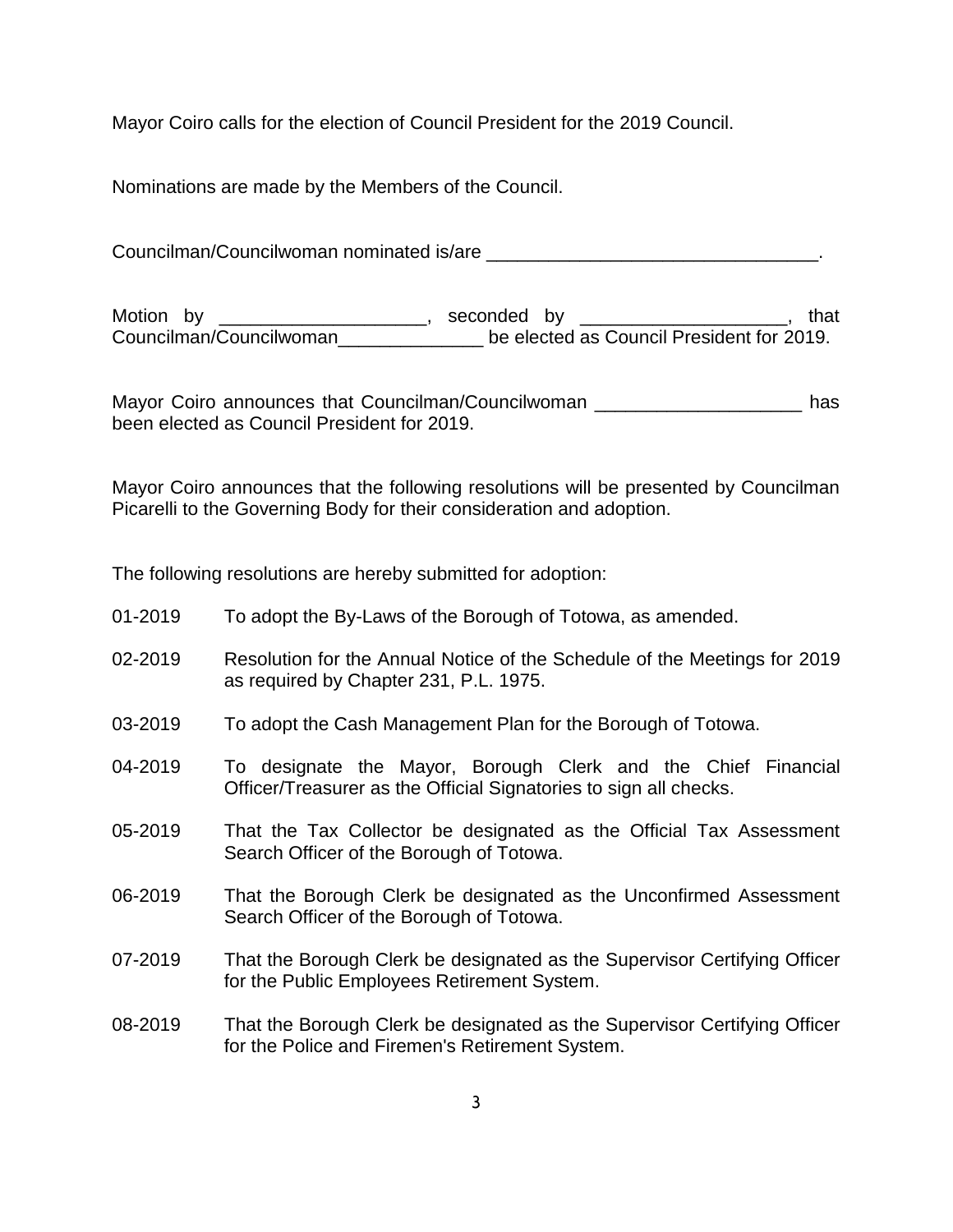- 09-2019 To designate the Chief Financial Officer/Treasurer as the Official in charge of Social Security.
- 10-2019 To designate the Borough Clerk as the Official to issue Sub-Division certificates as recommended by the Planning Board and approved by the Mayor and Council.
- 11-2019 That the Tax Collector be authorized to charge interest on delinquent accounts.
- 12-2019 That the Water Registrar be authorized to charge interest on delinquent water accounts.
- 13-2019 To ratify appointments of officers and employees, contracts and authorization for services previously approved during 2018 for services to be performed in 2019.
- 14-2019 To designate the Municipal Court Judge, Court Administrator, Deputy Court Administrator and Violations Clerk as the Official Signatories to sign all Municipal Court General Account and Bail Account checks.
- 15-2019 To designate the Borough Clerk as the Public Agency Compliance Officer.
- 16-2019 Authorizing And Adopting A Standard Tort Claim Notice Form.
- 17-2019 Introduction and adoption of the 2019 Temporary Budget.

Resolution No. 2019-01 for the payment of bills.

Mayor Coiro makes appointments with the advice and consent of the Council.

Confirm the appointments.

Professional resolutions for the Attorney, Tax Appeal Attorney, Tax Appeal Consultant, Auditor, Engineer, Planner, Risk Management Consultant, Bond Counsel, Special Counsel and Grant Writer.

Mayor Coiro makes appointments that do not require Council consent or confirmation.